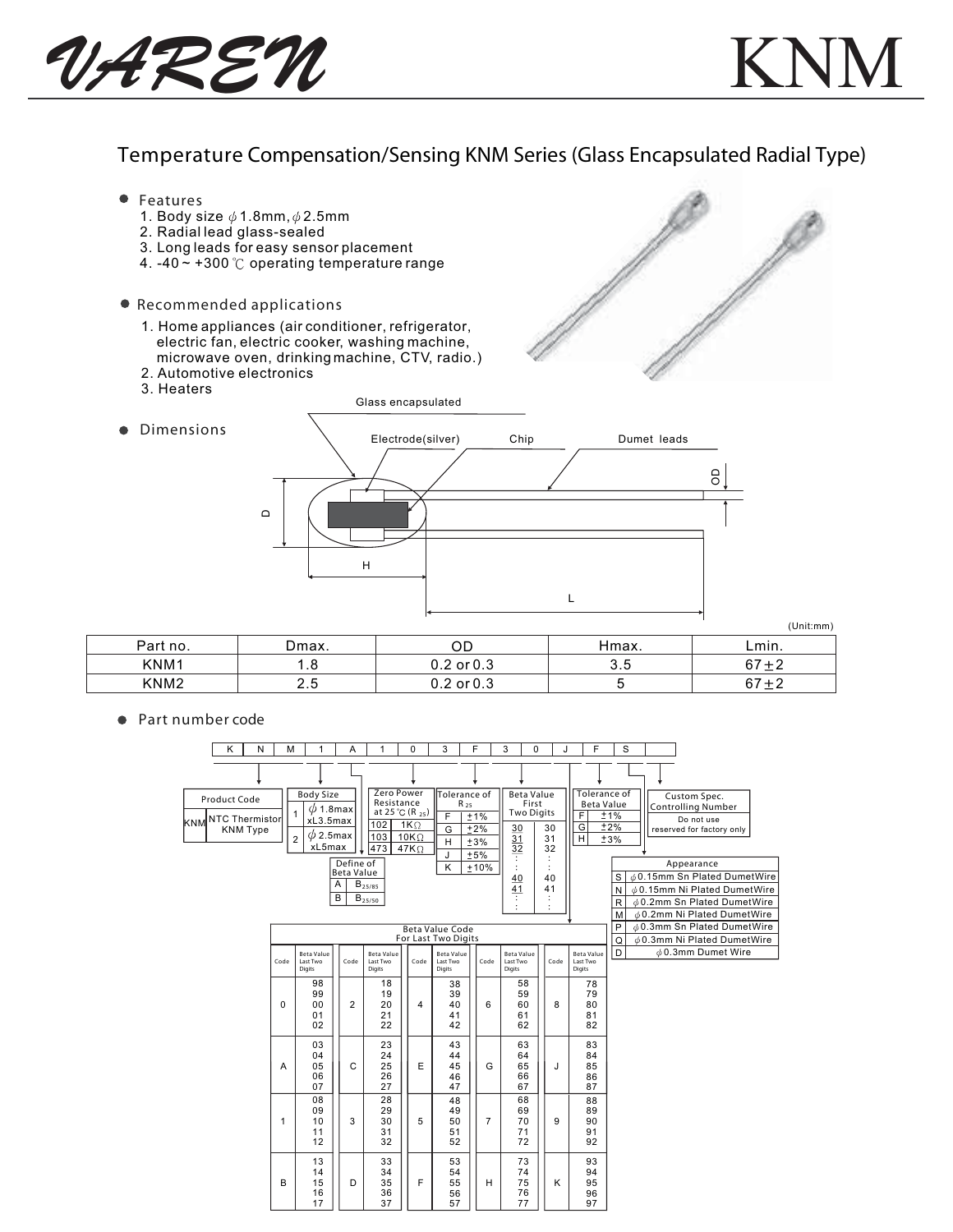



## **•** Characteristics

| Part no.                 | Zero<br>power<br>resistance<br>at $25^\circ$ C<br>$(K \Omega)$ | Tolerance<br>of<br>resistance<br>$(\pm\%)$ |       | B.<br>value<br>(K) | Max.<br>power rating<br>at $25^\circ$ C<br>(mW) | Tolerance<br>of<br><b>B</b> value<br>$(±\%)$ | Thermal<br>dissipation<br>constant<br>$(mW)^{\circ}C$ | Thermal<br>time<br>constant<br>(Sec.) | Operating<br>temperature<br>range<br>(C) |
|--------------------------|----------------------------------------------------------------|--------------------------------------------|-------|--------------------|-------------------------------------------------|----------------------------------------------|-------------------------------------------------------|---------------------------------------|------------------------------------------|
| KNM1A202 <sup>384*</sup> | $\overline{2}$                                                 |                                            | 25/85 | 3840               |                                                 | $1 \cdot 2 \cdot 3$                          | $\geq 0.4$                                            | $\leq$ 3                              | $-40 - +300$                             |
| KNM1A502 <sup>345*</sup> | 5                                                              |                                            |       | 3450               | 24                                              |                                              |                                                       |                                       |                                          |
| KNM1A10341C*             | 10                                                             |                                            |       | 4125               |                                                 |                                              |                                                       |                                       |                                          |
| KNM1A203 330*            | 20                                                             |                                            |       | 3300               |                                                 |                                              |                                                       |                                       |                                          |
| KNM1A303 <sup>345*</sup> | 30                                                             |                                            |       | 3450               |                                                 |                                              |                                                       |                                       |                                          |
| KNM1A5037429*            | 50                                                             |                                            |       | 4290               |                                                 |                                              |                                                       |                                       |                                          |
| KNM1A104 <sup>375*</sup> | 100                                                            | $1 \cdot 2 \cdot 3 \cdot 5 \cdot 10$       |       | 3750               |                                                 |                                              |                                                       |                                       |                                          |
| KNM1A204 <sup>430*</sup> | 200                                                            |                                            |       | 4300               |                                                 |                                              |                                                       |                                       |                                          |
| KNM2A102 <sup>330*</sup> |                                                                |                                            |       | 3300               |                                                 |                                              | $\geq$ 0.75                                           | $\leq$ 5                              |                                          |
| KNM2A502 <sup>39G*</sup> | 5                                                              |                                            |       | 3965               |                                                 |                                              |                                                       |                                       |                                          |
| KNM2A303 <sup>345*</sup> | 30                                                             |                                            |       | 3450               |                                                 |                                              |                                                       |                                       |                                          |
| KNM2A204 <sup>430*</sup> | 200                                                            |                                            |       | 4300               | 45                                              |                                              |                                                       |                                       |                                          |
| KNM2A404 405*            | 400                                                            |                                            |       | 4050               |                                                 |                                              |                                                       |                                       |                                          |
| KNM2A504 456*            | 500                                                            |                                            |       | 4560<br>4600       |                                                 |                                              |                                                       |                                       |                                          |
| KNM2A105 460*            | 1000                                                           |                                            |       |                    |                                                 |                                              |                                                       |                                       |                                          |
| KNM2A135 438*            | 1300                                                           |                                            |       | 4380               |                                                 |                                              |                                                       |                                       |                                          |

Note 1: = Tolerance of resistance Note 2: \* = Tolerance of B value

## R-T characteristic curve (representative)